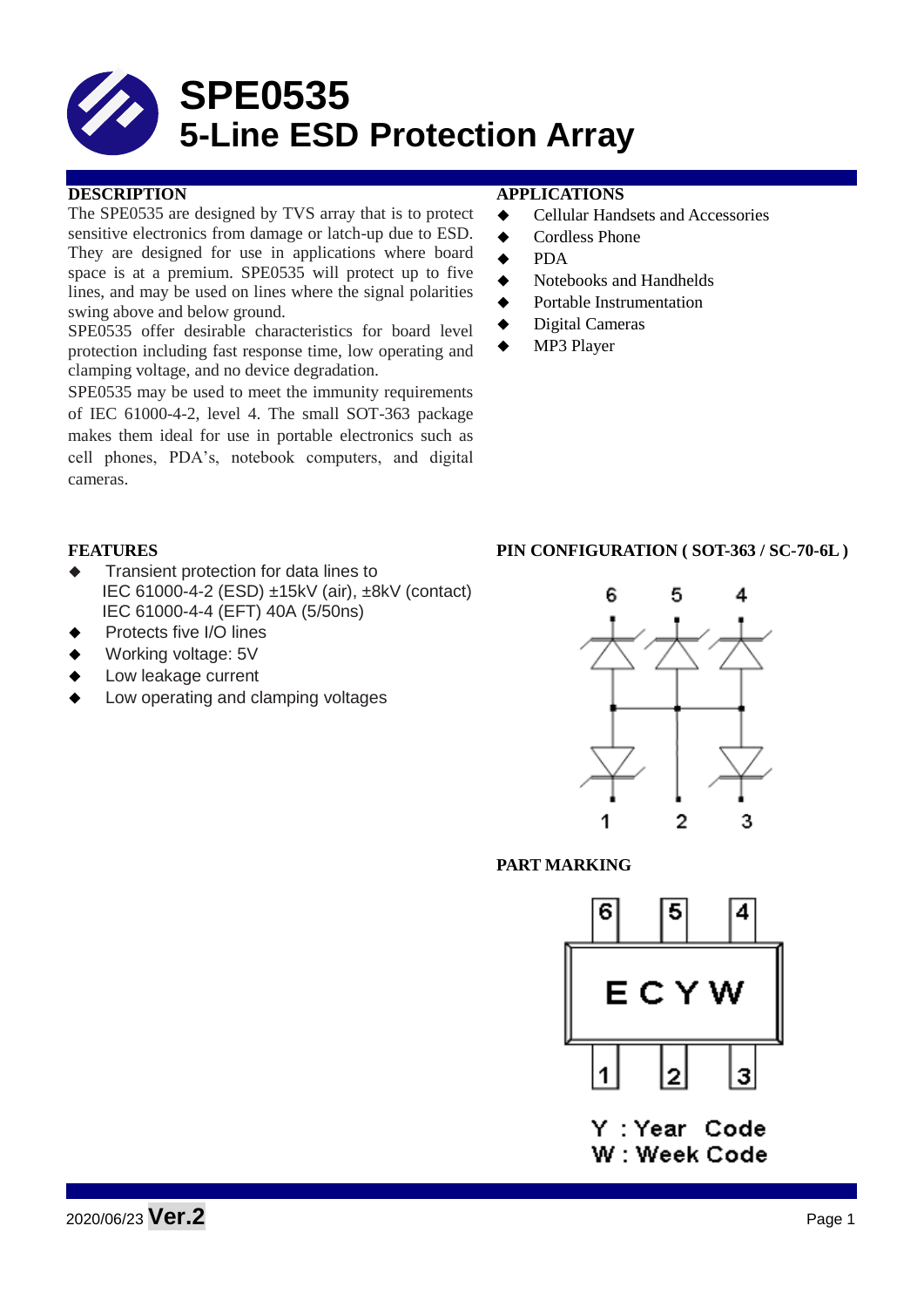

## **ORDERING INFORMATION**

| <b>Part Number</b>   | Package | <b>Part Marking</b> |
|----------------------|---------|---------------------|
| <b>SPE0535S36RGB</b> | SOT-363 | nс                  |

 $\frac{1}{2}$  Week Code : A ~ Z( 1 ~ 26); a ~ z( 27 ~ 52)

※ SPE0535S36RGB : Tape Reel ; Pb – Free ; Halogen – Free

# **ABSOULTE MAXIMUM RATINGS**

(TA=25℃ Unless otherwise noted)

| <b>Parameter</b>                                 | <b>Symbol</b> | <b>Typical</b> | Unit            |  |
|--------------------------------------------------|---------------|----------------|-----------------|--|
| Peak Pulse Power ( $tp = 8/20 \mu s$ )           | Ppk           | 250            | W               |  |
| Maximum Peak Pulse Current ( $tp = 8/20 \mu s$ ) | Ipp           |                | A               |  |
| ESD per IEC $61000 - 4 - 2$ (Air)                | Vpp           | ±15            | <b>KV</b>       |  |
| <b>ESD</b> per IEC $61000 - 4 - 2$ (Contact)     | Vpp           | $\pm 8$        | KV              |  |
| <b>Operating Junction Temperature</b>            | Tі            | $-55 \sim 125$ | $\rm ^{\circ}C$ |  |
| <b>Storage Temperature Range</b>                 | <b>TSTG</b>   | $-55 \sim 150$ | $\rm ^{\circ}C$ |  |
| Lead Soldering Temperature                       | Tī.           | 260(10sec)     | $\rm ^{\circ}C$ |  |

# **ELECTRICAL CHARACTERISTICS**

(TA=25℃ Unless otherwise noted)

| <b>Parameter</b>                 | <b>Symbol</b> | <b>Conditions</b>                                  | Min. | <b>Typ</b> | Max. | Unit         |
|----------------------------------|---------------|----------------------------------------------------|------|------------|------|--------------|
| Reverse Stand – Off<br>Voltage   | <b>VRWM</b>   |                                                    |      |            | 5    | V            |
| <b>Reverse Breakdown Voltage</b> | <b>VBR</b>    | It = $1mA$                                         | 6    |            | 8.5  | $\mathbf{V}$ |
| <b>Reverse Leakage Current</b>   | IR            | $V_{\text{RWM}} = 5V$ , T=25°C                     |      | 0.01       |      | μA           |
| <b>Reverse Leakage Current</b>   | IR            | $V_{\text{RWM}} = 3V$ , T=25°C                     |      | 0.01       | 0.5  | μA           |
| <b>Clamping Voltage</b>          | Vc            | Ipp = $1A$ , tp = $8/20 \mu s$                     |      |            | 11.5 | V            |
| <b>Clamping Voltage</b>          | Vc            | Ipp = 7A, tp = $8/20 \mu s$                        |      |            | 15   | $\mathbf{V}$ |
| <b>Junction Capacitance</b>      | <b>Cj</b>     | Between I/O Pin and GND<br>$V_R = 0V$ , $f = 1MHz$ |      | 10         | 20   | pF           |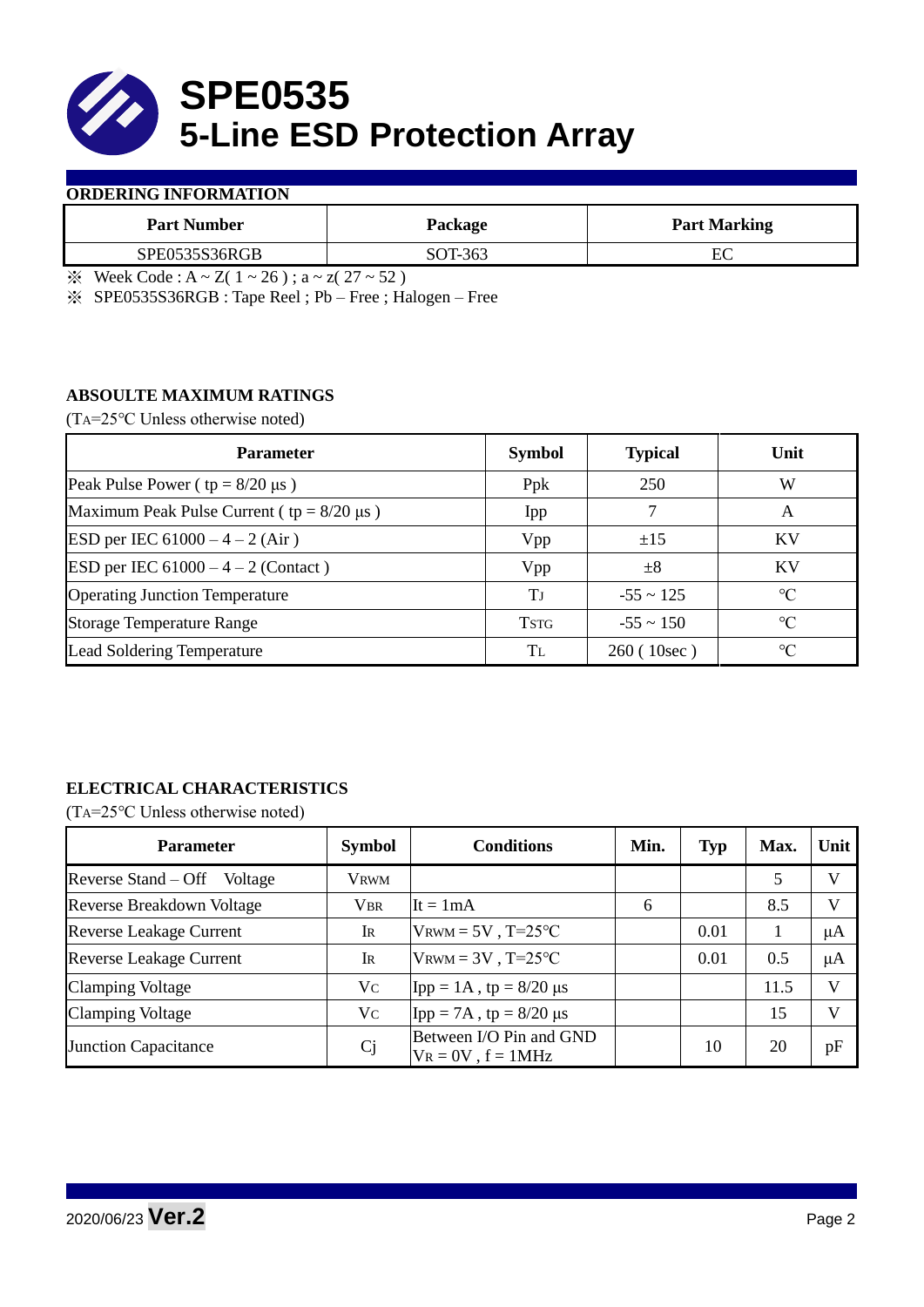

# **TYPICAL CHARACTERISTICS**

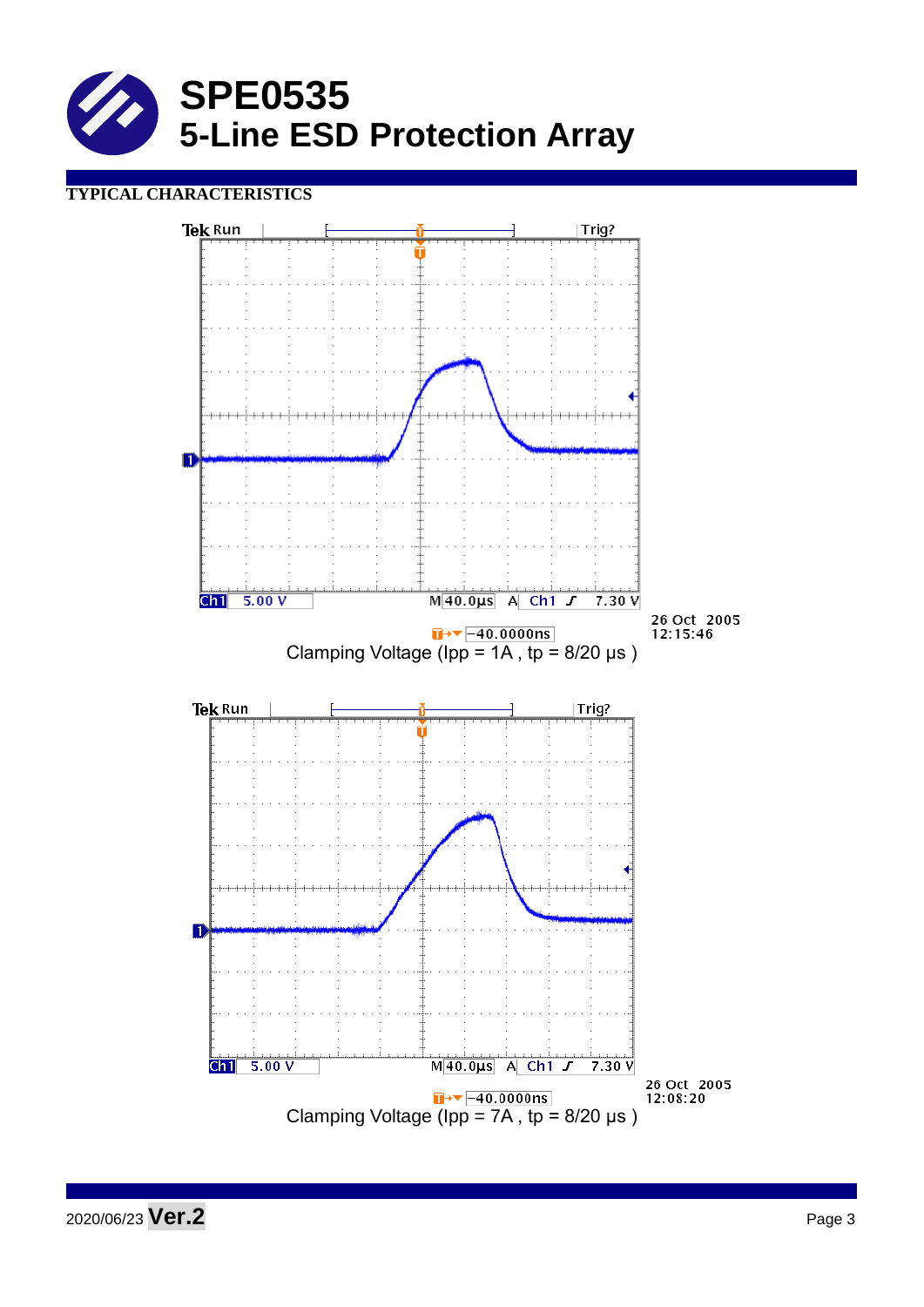

# **TYPICAL CHARACTERISTICS**





 **Initial Junction Temperature** 



**Fig 1 : Junction Capacitance V.S Reverse Voltage Applied Fig 2 : Peak Plus Power V.S Exponential Plus Duration**



**Fig 3 : Relative Variation of Peal Plus Power V.S Fig 4 : Forward Voltage Drop V.S Peak Forward Current**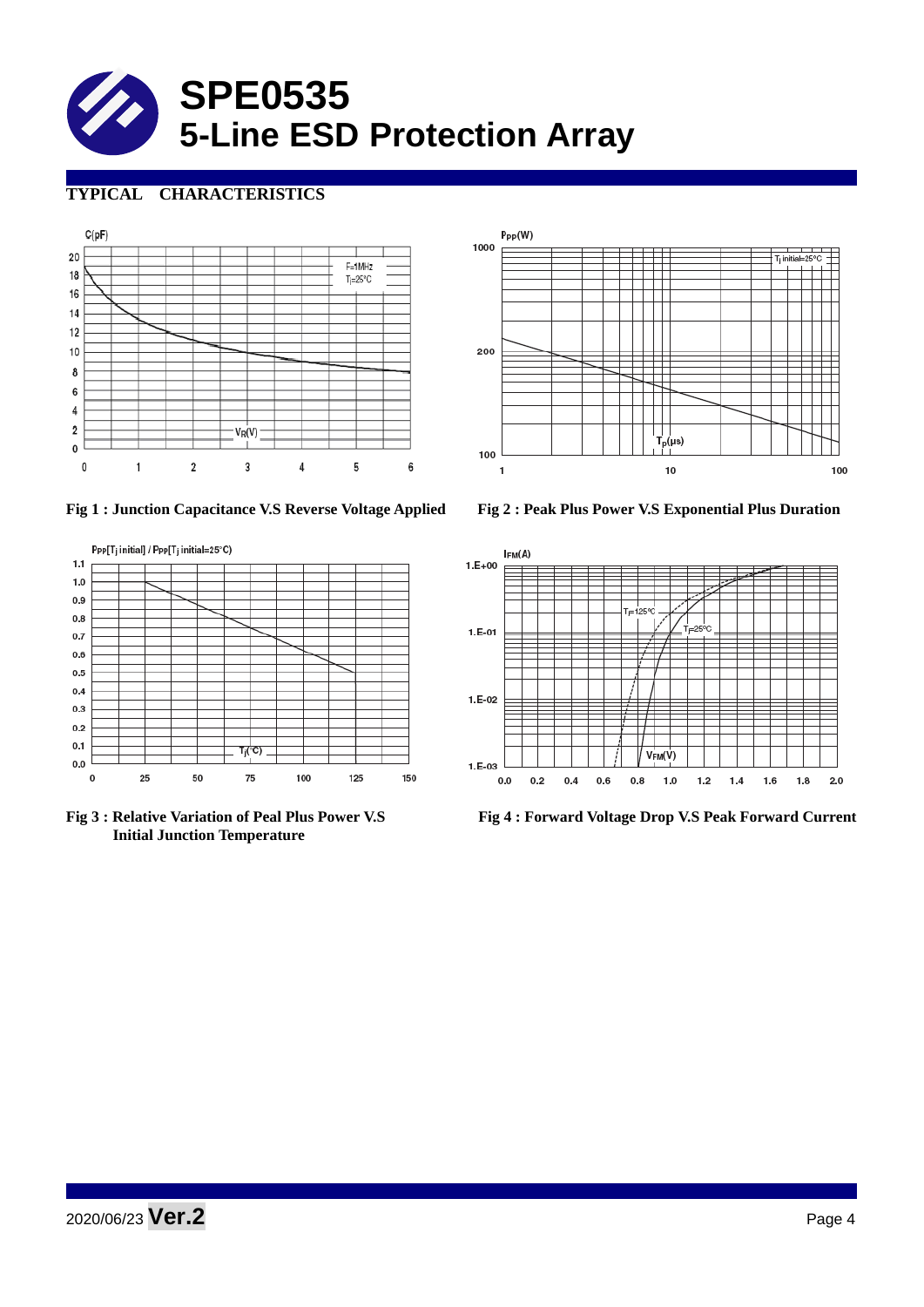

# **APPLICATION NOTE**

# **Device Connection for Protection of Five Data Lines**

SPE0535 is designed to protect up to five data lines. The device is connected as follows:

1. The TVS protection of five I/O lines is achieved by connecting pins 1, 3, 4, 5, and 6 to the data lines. Pin 2 is connected to ground. The ground connection should be made directly to the ground plane for best results. The path length is kept as short as possible to reduce the effects of parasitic inductance in the board traces.



### **Circuit Board Layout Recommendations for Suppression of ESD**

Good circuit board layout is critical for the suppression of ESD induced transients. The following guidelines are recommended:

- 1. Place the TVS near the input terminals or connectors to restrict transient coupling.
- 2. Minimize the path length between the TVS and the protected line.
- 3. Minimize all conductive loops including power and ground loops.
- 4. The ESD transient return path to ground should be kept as short as possible.
- 5. Never run critical signals near board edges
- 6. Use ground planes whenever possible.